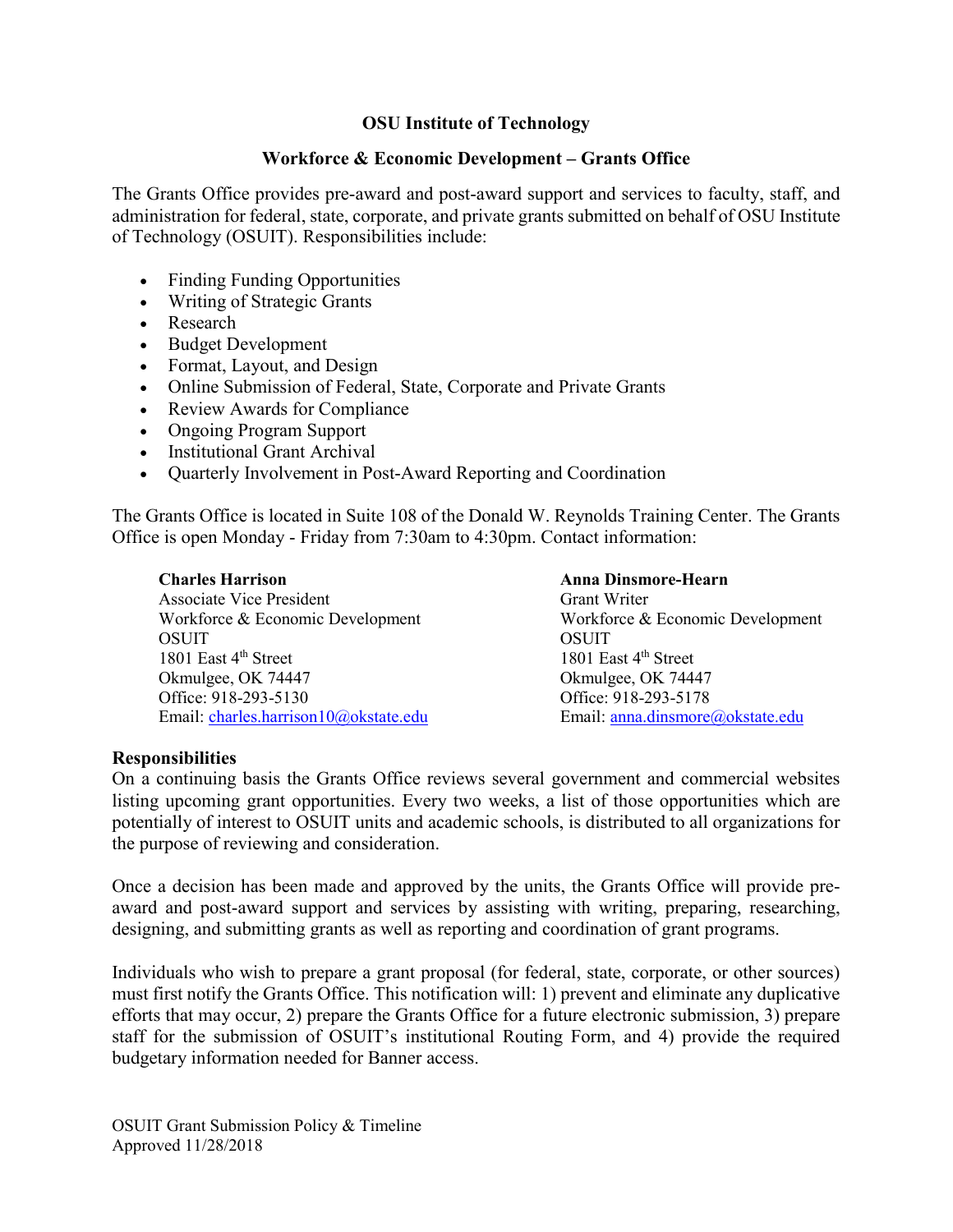The Grants Office archives all institutional grant submissions. Because grant documentation may contain proprietary and/or confidential information, these records are not made public, but are retained for Federal and State audits and financial tracking.

In the preparation and submission of proposals, the following provisions and timeline shall apply:

- 1. The Grants Office must be notified of the intent to apply.
- 2. The proposal must conform with OSUIT policies.
- 3. The Grants Office and proposer are both responsible for reading and understanding the guidelines of the grant application.
- 4. Legal reviews, when requested by the sponsoring agency, will be performed by University legal counsel.
- 5. Transmission of all proposals and acceptance of all awards from any sponsoring agency must go through the Grants Office which serves as the Authorized Organizational Representative.

### **Timeline:**

- 1. **Ongoing**: Identify funding sources and opportunities.
- 2. **90-days before submission date (initial notice):** Complete an Intent to Submit (ITS) form.
- 3. **45-days before submission date**: Meet with Grants Office to go over draft proposal and budget.
- 4. **30-days before submission date**: Submit all additional documentation to Grants Office (e.g. resume, letters of support, etc.).
- 5. **15-days before submission date**: Meet with Grants office to review and finalize proposal/budget.

\*The Grants Office will continually identify potential grant opportunities. At times, the submission process may be less than 90-days prior to submission dates. However, all efforts will be made to adhere to the 90-day timeline. Exceptions to the 90-day initial notice will be given on a case-bycase basis with written approval/agreement required by the Grants Office and individual unit leaders.

### **Budget Development**

All grant budgets will be developed in coordination with Workforce & Economic Development, OSUIT Fiscal Services, and the submitting units. Budgets must comply with the financial guidelines found in the Solicitation for Grant Application (SGA).

### **Indirect Cost Rates**

All grant proposals must be evaluated by the Grants Office to determine if an indirect cost rate or administrative fee should be budgeted for and charged to the grant. To determine if a facilities and administrative rate (indirect cost rate) should be charged, the Solicitation for Grant Award, or applicable pre-award documentation should be reviewed, to determine if indirect costs are allowed and if there are any limitations stated.